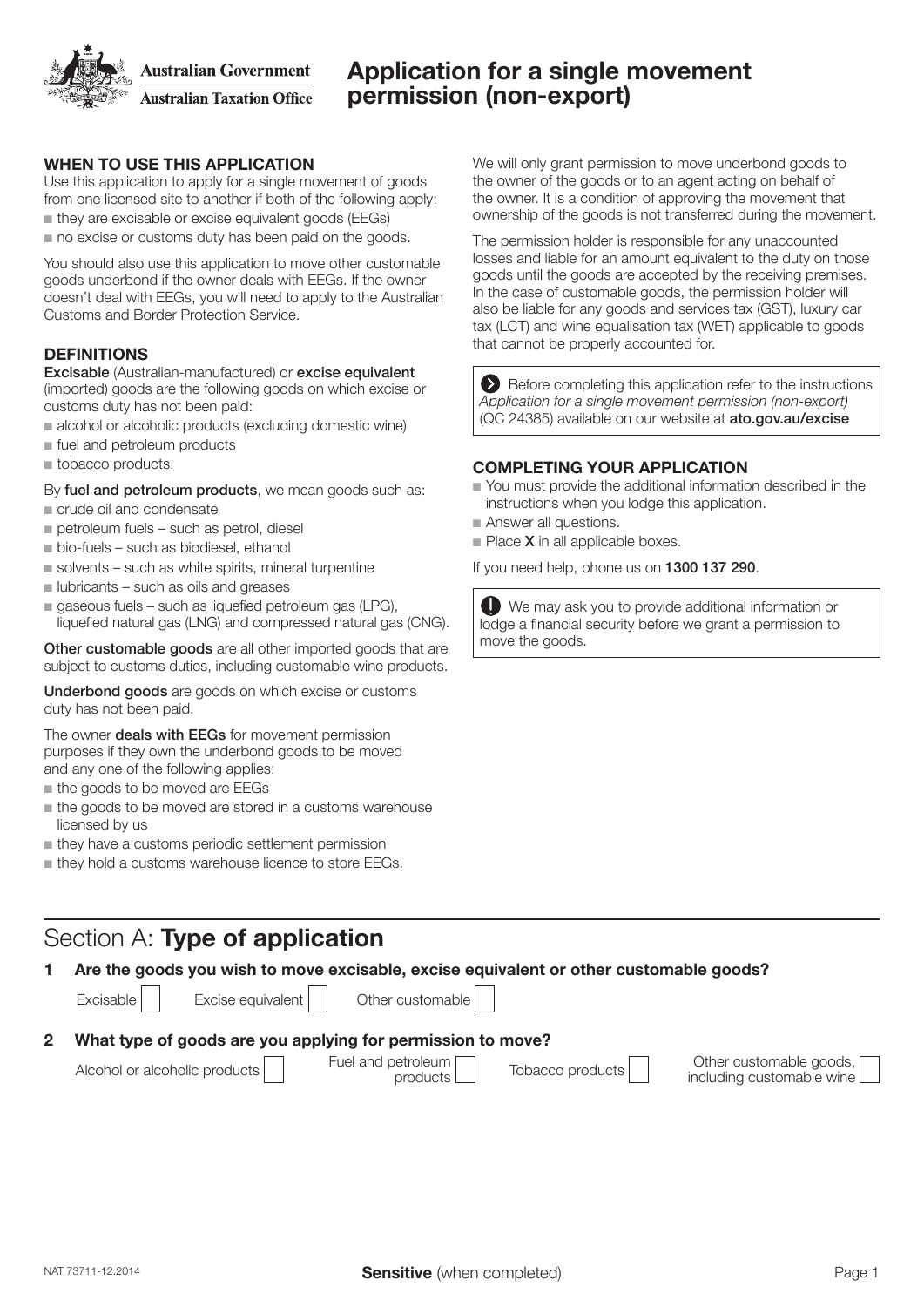# Section B: Permission holder details

## 3 Who will be the permission holder?

Name (legal name of the person or business the movement permission will be granted to)

| Australian business number (ABN)                              |                                                                                                                |     |                 |          |
|---------------------------------------------------------------|----------------------------------------------------------------------------------------------------------------|-----|-----------------|----------|
| ID                                                            | While it is not compulsory to provide an ABN, it will help us process your application promptly.               |     |                 |          |
| <b>Business phone</b><br><b>Business email address</b>        | <b>Mobile</b>                                                                                                  | Fax |                 |          |
|                                                               | Do you authorise us to communicate with you or your authorised contact person by email on confidential matters |     |                 |          |
| relating to this application?                                 |                                                                                                                |     |                 |          |
| No<br>Yes                                                     |                                                                                                                |     |                 |          |
| <b>Street address</b>                                         |                                                                                                                |     |                 |          |
|                                                               |                                                                                                                |     |                 |          |
|                                                               |                                                                                                                |     |                 |          |
| Suburb/town                                                   |                                                                                                                |     | State/territory | Postcode |
| Postal address (if the same as address above, write AS ABOVE) |                                                                                                                |     |                 |          |
|                                                               |                                                                                                                |     |                 |          |
|                                                               |                                                                                                                |     |                 |          |
| Suburb/town                                                   |                                                                                                                |     | State/territory | Postcode |
|                                                               |                                                                                                                |     |                 |          |

You must provide written evidence of authority to act on behalf of the owner.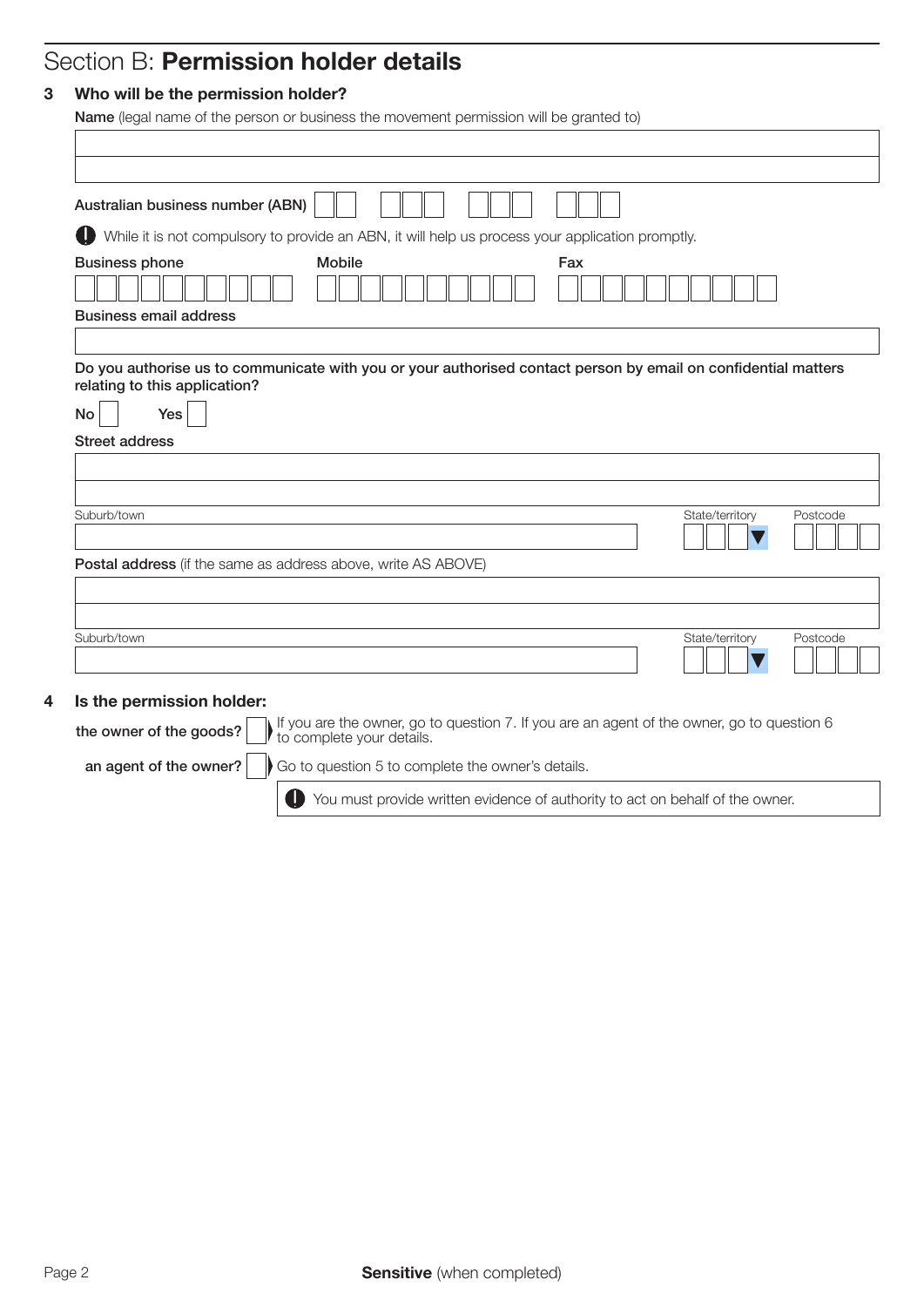## Section C: Details of the owner

## 5 Who is the owner of the goods?

| Owner's name (legal name of the owner of goods)                                                       |                 |          |
|-------------------------------------------------------------------------------------------------------|-----------------|----------|
|                                                                                                       |                 |          |
|                                                                                                       |                 |          |
| <b>ABN</b>                                                                                            |                 |          |
| O<br>While it is not compulsory to provide an ABN, it will help us process your application promptly. |                 |          |
| Mobile<br><b>Business phone</b><br>Fax<br><b>Business email address</b>                               |                 |          |
|                                                                                                       |                 |          |
| <b>Street address</b>                                                                                 |                 |          |
|                                                                                                       |                 |          |
|                                                                                                       |                 |          |
| Suburb/town                                                                                           | State/territory | Postcode |
| Postal address (if the same as address above, write AS ABOVE)                                         |                 |          |
|                                                                                                       |                 |          |
|                                                                                                       |                 |          |
| Suburb/town                                                                                           | State/territory | Postcode |
|                                                                                                       |                 |          |

# Section D: Details of the agent or broker

Г

You must provide written evidence of authority to act on behalf of the permission holder.

#### 6 If you are an agent or broker (not the owner or permission holder) provide your business details.

Legal name of party completing the application (if you are the permission holder), write 'permission holder - details as above')

| <b>ABN</b>                                                                                            |          |
|-------------------------------------------------------------------------------------------------------|----------|
| O<br>While it is not compulsory to provide an ABN, it will help us process your application promptly. |          |
| Mobile<br>Fax<br><b>Business phone</b>                                                                |          |
| <b>Business email address</b>                                                                         |          |
|                                                                                                       |          |
| Street address                                                                                        |          |
|                                                                                                       |          |
|                                                                                                       |          |
| Suburb/town<br>State/territory                                                                        | Postcode |
| Postal address (if the same as address above, write AS ABOVE)                                         |          |
|                                                                                                       |          |
|                                                                                                       |          |
| Suburb/town<br>State/territory                                                                        | Postcode |
| <b>Sensitive</b> (when completed)                                                                     | Page 3   |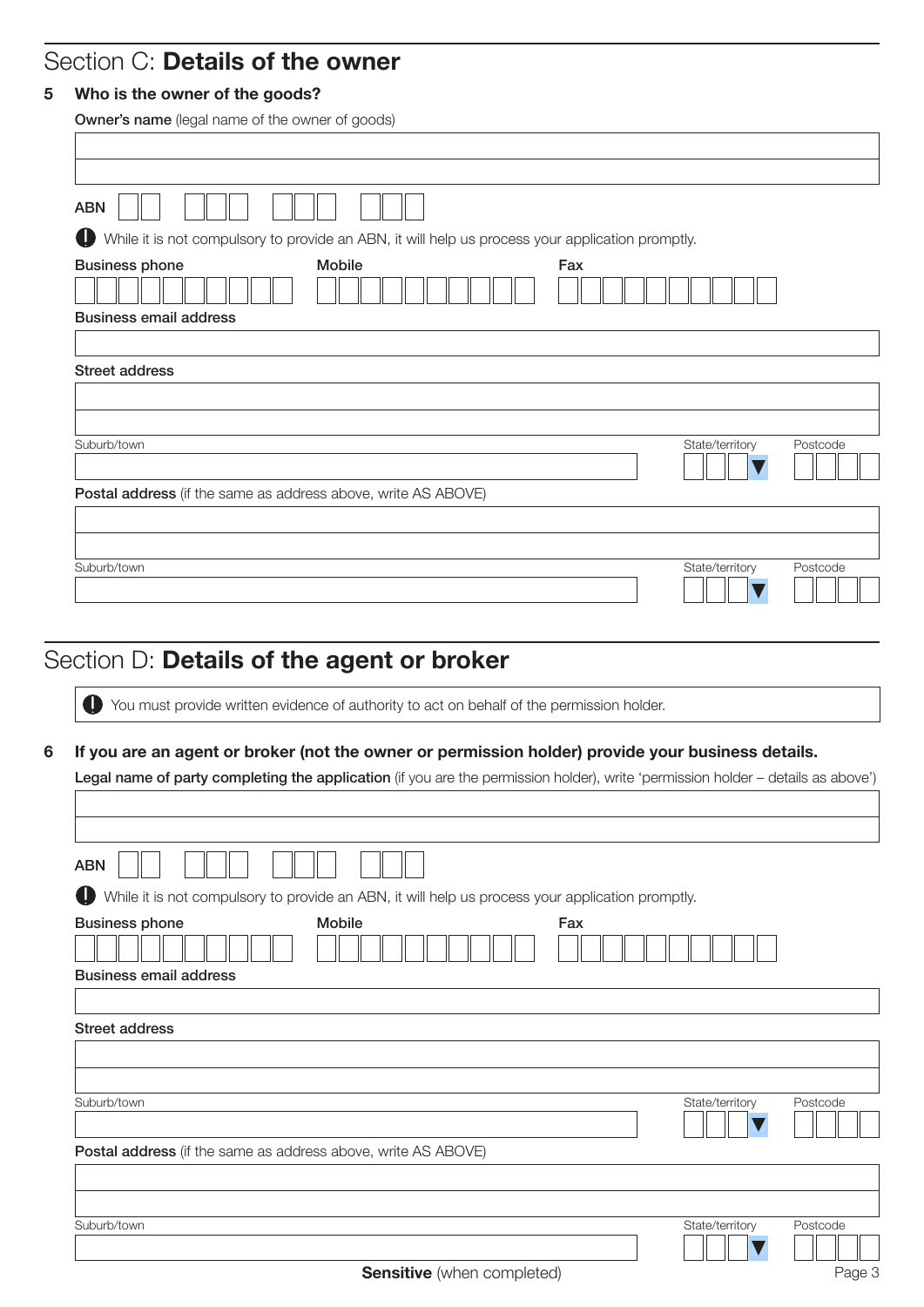# Section E: Authorised contact details

## 7 Who is your authorised contact person if we need more information?

| Miss<br>Title:<br>Ms<br>Mr<br>Mrs | Other            |     |
|-----------------------------------|------------------|-----|
| Family name                       |                  |     |
|                                   |                  |     |
| First given name                  | Other given name |     |
|                                   |                  |     |
| <b>Position held</b>              |                  |     |
| <b>Business phone</b>             | Mobile           | Fax |
|                                   |                  |     |
| <b>Business email address</b>     |                  |     |
|                                   |                  |     |

## Section F: Movement details

## 8 Why are the underbond goods being moved?

### 9 Where will the underbond goods be moved from?

Premise or place name

| <b>Street address</b>                          |                              |                 |          |
|------------------------------------------------|------------------------------|-----------------|----------|
|                                                |                              |                 |          |
|                                                |                              |                 |          |
| Suburb/town                                    |                              | State/territory | Postcode |
|                                                |                              |                 |          |
| <b>Business phone</b>                          |                              |                 |          |
|                                                |                              |                 |          |
| Excise establishment number                    | Customs establishment number |                 |          |
|                                                |                              |                 |          |
| 10 Where will the underbond goods be moved to? |                              |                 |          |
| Premise or place name                          |                              |                 |          |
|                                                |                              |                 |          |
| <b>Street address</b>                          |                              |                 |          |
|                                                |                              |                 |          |
|                                                |                              |                 |          |
| Suburb/town                                    |                              | State/territory | Postcode |
|                                                |                              |                 |          |
| <b>Business phone</b><br>Fax                   |                              |                 |          |
|                                                |                              |                 |          |
| Excise establishment number                    | Customs establishment number |                 |          |
|                                                |                              |                 |          |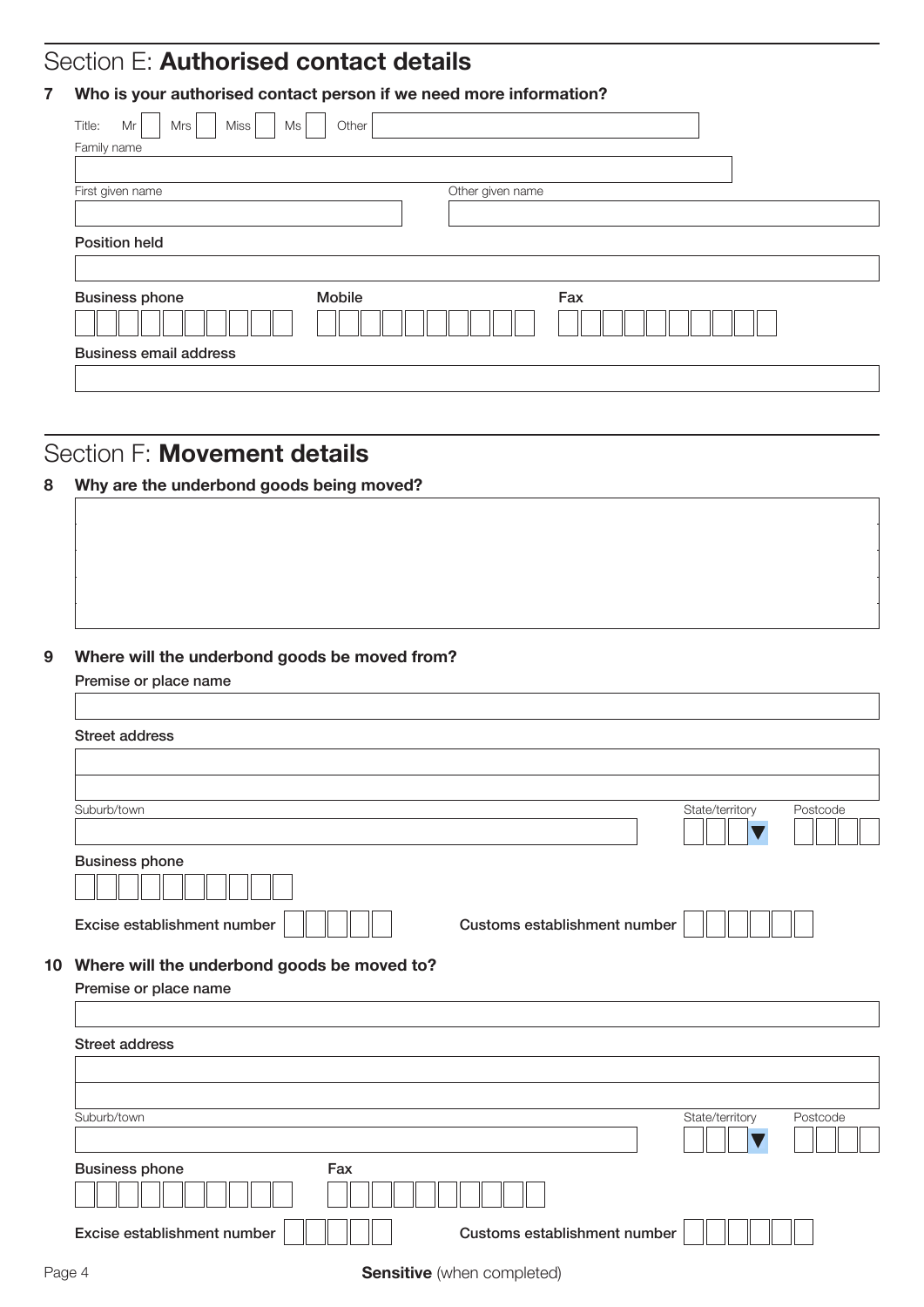### 11 Are the receiving premises under the control of the owner of the goods to be moved?

 $Yes |$  Go to question 12.

No **W** You must attach a letter from the operator of the receiving premises. Read the important information below.

#### **IMPORTANT INFORMATION**

If the owner of the goods does not have control of the receiving premises, you must attach a letter from the operator of the premises stating they will accept responsibility for the products when they receive them.

For an example of the information to be included in the letter, refer to the instructions *Application for a single movement permission (non-export)* (QC 24385) available on our website at ato.gov.au/excise

#### 12 What are the proposed transport details?

| Form of transport                            |                 |          |
|----------------------------------------------|-----------------|----------|
|                                              |                 |          |
| Goods moved by (name)                        |                 |          |
|                                              |                 |          |
| Postal address                               |                 |          |
|                                              |                 |          |
|                                              |                 |          |
| Suburb/town                                  | State/territory | Postcode |
|                                              |                 |          |
| <b>Business phone</b><br>Fax                 |                 |          |
|                                              |                 |          |
| 13 When do you intend to move the goods?     |                 |          |
| Day<br>Month<br>Year<br>Day<br>Month<br>Year |                 |          |
| From<br>to                                   |                 |          |

## Section G: Movement schedule

14 Complete schedule A for excisable goods.

15 Complete schedule B for EEGs or other customable goods.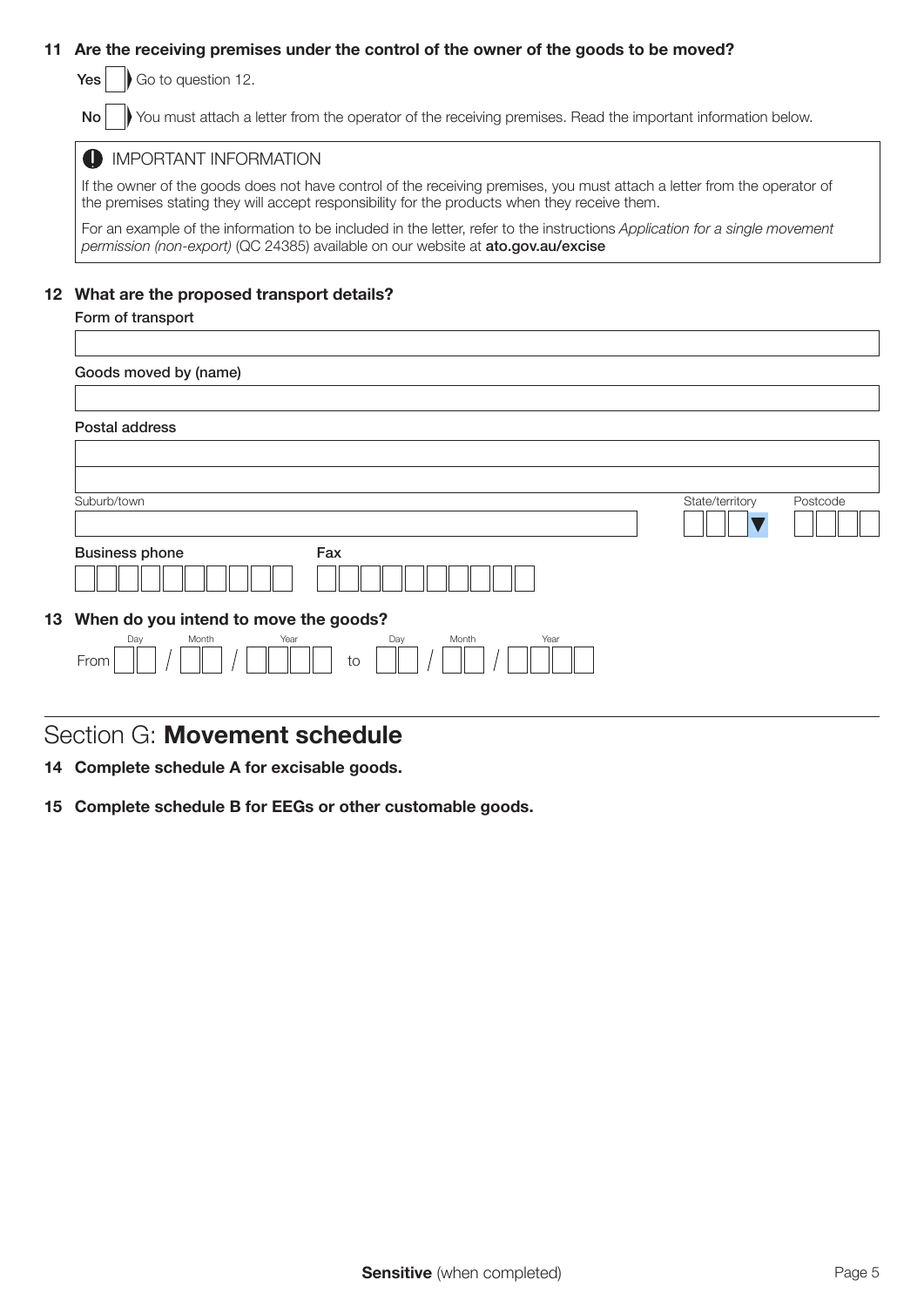# Section H: Declaration

#### **Privacy**

Tax law authorises us to collect information and disclose it to other government agencies. This includes personal information of the person authorised to sign the declaration. For information about your privacy, go to ato.gov.au/privacy

*I declare that the information provided in this application is true and correct.*

| Name                                                                        |                      |
|-----------------------------------------------------------------------------|----------------------|
|                                                                             |                      |
| Position                                                                    |                      |
|                                                                             |                      |
| Business email address                                                      |                      |
|                                                                             |                      |
| Sign and date below if you are sending by fax or post or delivering by hand |                      |
|                                                                             | Date                 |
|                                                                             | Year<br>Month<br>Day |
|                                                                             |                      |

# Lodging your application

Keep a copy of your completed application for your records and lodge the original with all the necessary attachments via:

- $n$  the Business Portal
- $\blacksquare$  fax on 1300 130 916
- $\blacksquare$  one of our shopfronts
- $m$ mail to

Australian Taxation Office PO Box 3514 ALBURY NSW 2640

**Print form | | Save form | | Reset form**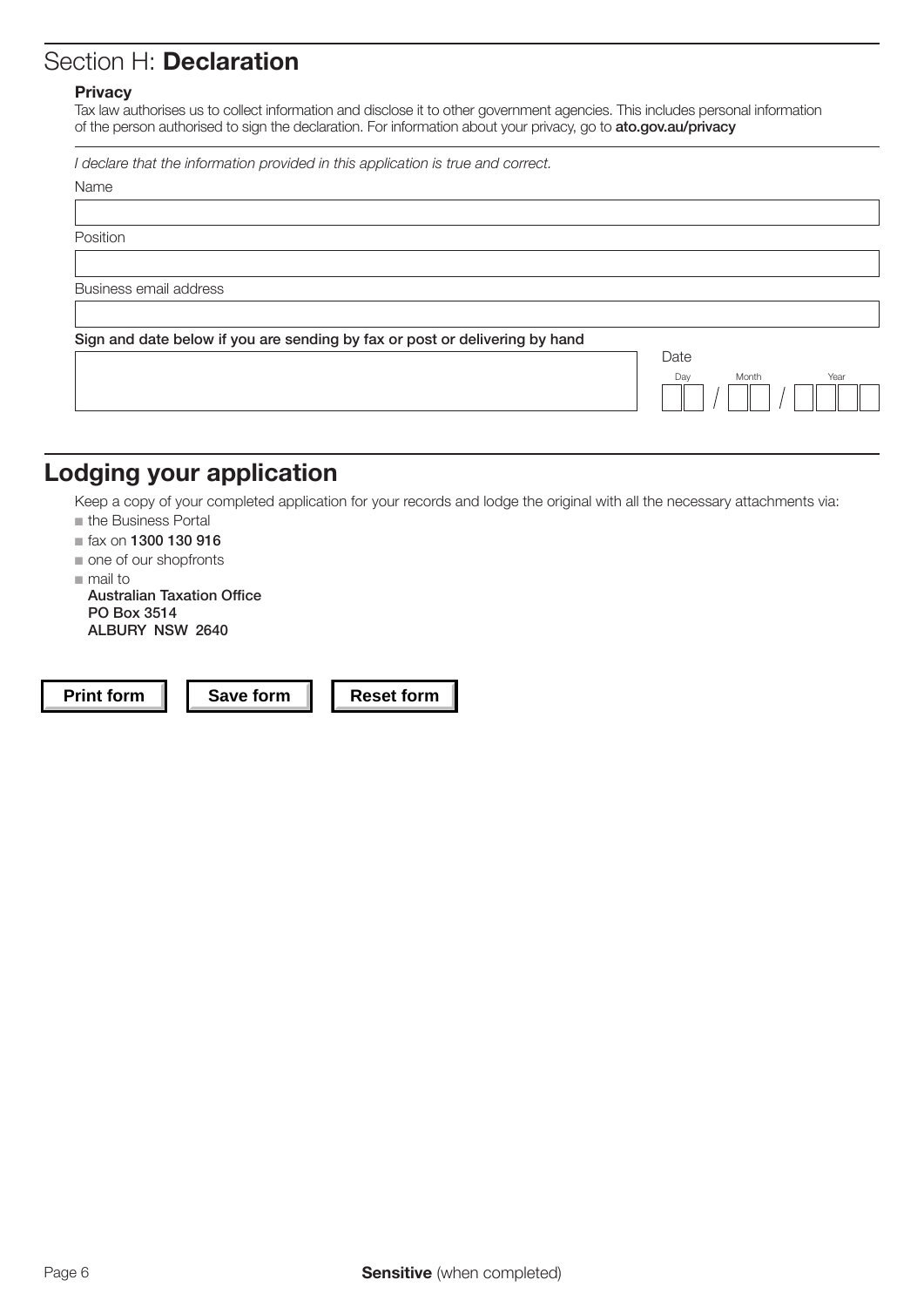# Schedule A: Excisable goods only

## Movement application – single transaction

Provide the excise tariff number, a description, the number of packages and the quantity of excisable goods to be moved. If there is insufficient space, attach a separate page with all the relevant details.

|                      |                                               |                                                              | Examples:                 |
|----------------------|-----------------------------------------------|--------------------------------------------------------------|---------------------------|
|                      | Description of goods                          | Number of packages                                           | litres of alcohol (LALS)  |
|                      | Examples:                                     | Examples:                                                    | $\blacksquare$ litres     |
|                      | alcohol: name or brand & alcoholic strength.  | $\blacksquare$ alcohol: 5 cartons $\times$ 24 $\times$ 375ml | $\blacksquare$ kilolitres |
|                      |                                               | $\blacksquare$ fuel: 10 $\times$ 200L drums                  |                           |
| <b>Excise tariff</b> | tuel: biodiesel, kerosene                     |                                                              | $\blacksquare$ kilograms  |
| item number          | tobacco: brand, product type and package size | $\blacksquare$ tobacco: 40 cartons $\times$ 200 packs        | $\blacksquare$ sticks     |
|                      |                                               |                                                              |                           |
|                      |                                               |                                                              |                           |
|                      |                                               |                                                              |                           |
|                      |                                               |                                                              |                           |
|                      |                                               |                                                              |                           |
|                      |                                               |                                                              |                           |
|                      |                                               |                                                              |                           |
|                      |                                               |                                                              |                           |
|                      |                                               |                                                              |                           |
|                      |                                               |                                                              |                           |
|                      |                                               |                                                              |                           |
|                      |                                               |                                                              |                           |
|                      |                                               |                                                              |                           |
|                      |                                               |                                                              |                           |
|                      |                                               |                                                              |                           |
|                      |                                               |                                                              |                           |
|                      |                                               |                                                              |                           |
|                      |                                               |                                                              |                           |
|                      |                                               |                                                              |                           |
|                      |                                               |                                                              |                           |
|                      |                                               |                                                              |                           |
|                      |                                               |                                                              |                           |
|                      |                                               |                                                              |                           |
|                      |                                               |                                                              |                           |
|                      |                                               |                                                              |                           |
|                      |                                               |                                                              |                           |
|                      |                                               |                                                              |                           |
|                      |                                               |                                                              |                           |
|                      |                                               |                                                              |                           |
|                      |                                               |                                                              |                           |
|                      |                                               |                                                              |                           |
|                      |                                               |                                                              |                           |
|                      |                                               |                                                              |                           |

Quantity (must be completed)

OFFICE USE ONLY Permission number